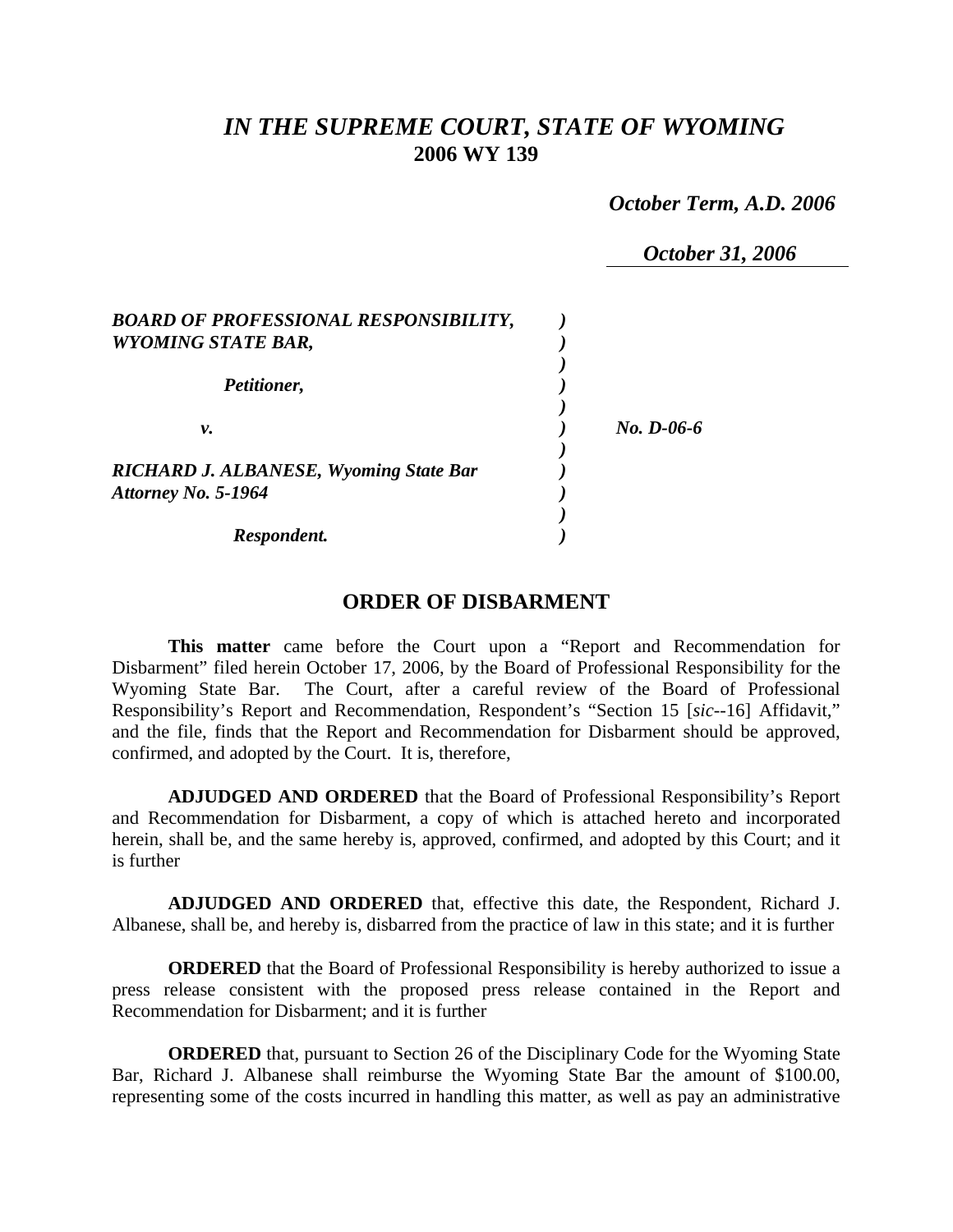fee of \$500.00. Mr. Albanese shall pay the total amount of \$600.00 to the Clerk of the Board of Professional Responsibility on or before December 15, 2006; and it is further

**ORDERED** that Respondent shall comply with the requirements of the Disciplinary Code for the Wyoming State Bar, particularly the requirements found in Section 22 of the Disciplinary Code; and it is further

**ORDERED** that, pursuant to Section 4(c) of the Disciplinary Code for the Wyoming State Bar, this Order of Disbarment, along with the incorporated Report and Recommendation for Disbarment, shall be published in the Pacific Reporter; and it is further

**ORDERED** that the Clerk of this Court shall docket this Order of Disbarment, along with the Report and Recommendation for Disbarment, as a matter coming regularly before this Court as a public record; and it is further

**ORDERED** that the Clerk of this Court shall cause a copy of the Order of Disbarment to be served upon the Respondent, Richard J. Albanese; and it is further

**ORDERED** that the Clerk of this Court shall transmit a copy of this Order of Disbarment to members of the Board of Professional Responsibility, and the clerks of the appropriate courts of the State of Wyoming.

**DATED** this \_\_\_\_\_\_ day of October, 2006.

## **BY THE COURT:\***

## **WILLIAM U. HILL Justice**

**\***Chief Justice Voigt took no part in the consideration of this matter.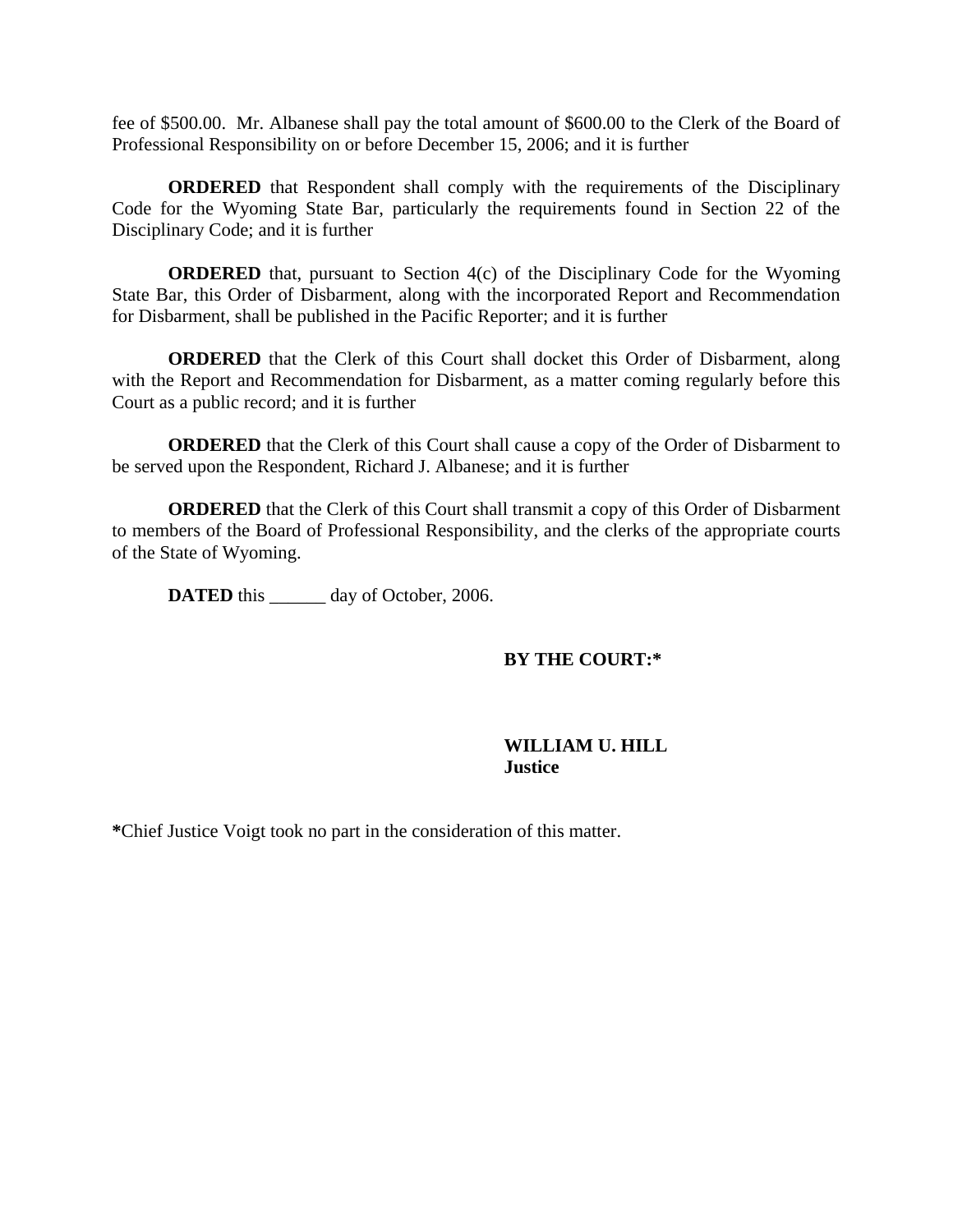# **BEFORE THE BOARD OF PROFESSIONAL RESPONSIBILITY WYOMING STATE BAR STATE OF WYOMING**

In the matter of RICHARD J. ALBANESE, **WSB** Attorney No. 5-1964, Respondent.

 $\lambda$  $\lambda$ 

Docket No. 2005-31

#### **REPORT AND RECOMMENDATION FOR DISBARMENT**

The Board of Professional Responsibility makes the following report and recommendation for disbarment, with its findings of fact, conclusions of law, and recommendation to the Supreme Court of Wyoming:

### **FINDINGS OF FACT**

Respondent is currently a suspended member of the Wyoming 1. State Bar pursuant to the Order of Interim Suspension from the Wyoming Supreme Court dated 21 March 2006.

On 20 August 2005, Respondent was arrested in Park County, 2. Wyoming, and charged with three counts of drug possession, two charged as felonies and one misdemeanor. Count II, possession of hydrocodone, was later amended to a misdemeanor upon motion of the State of Wyoming. Respondent was also issued a ticket for failure to stop at a stop sign and a ticket for driving under the influence of an alcoholic beverage.

On 13 October 2005, Respondent pled guilty to the two traffic  $3<sub>1</sub>$ violations and was sentenced to twenty days in the Park County Jail and total fine and cost assessment of \$810.00. Respondent had served two days of his sentence,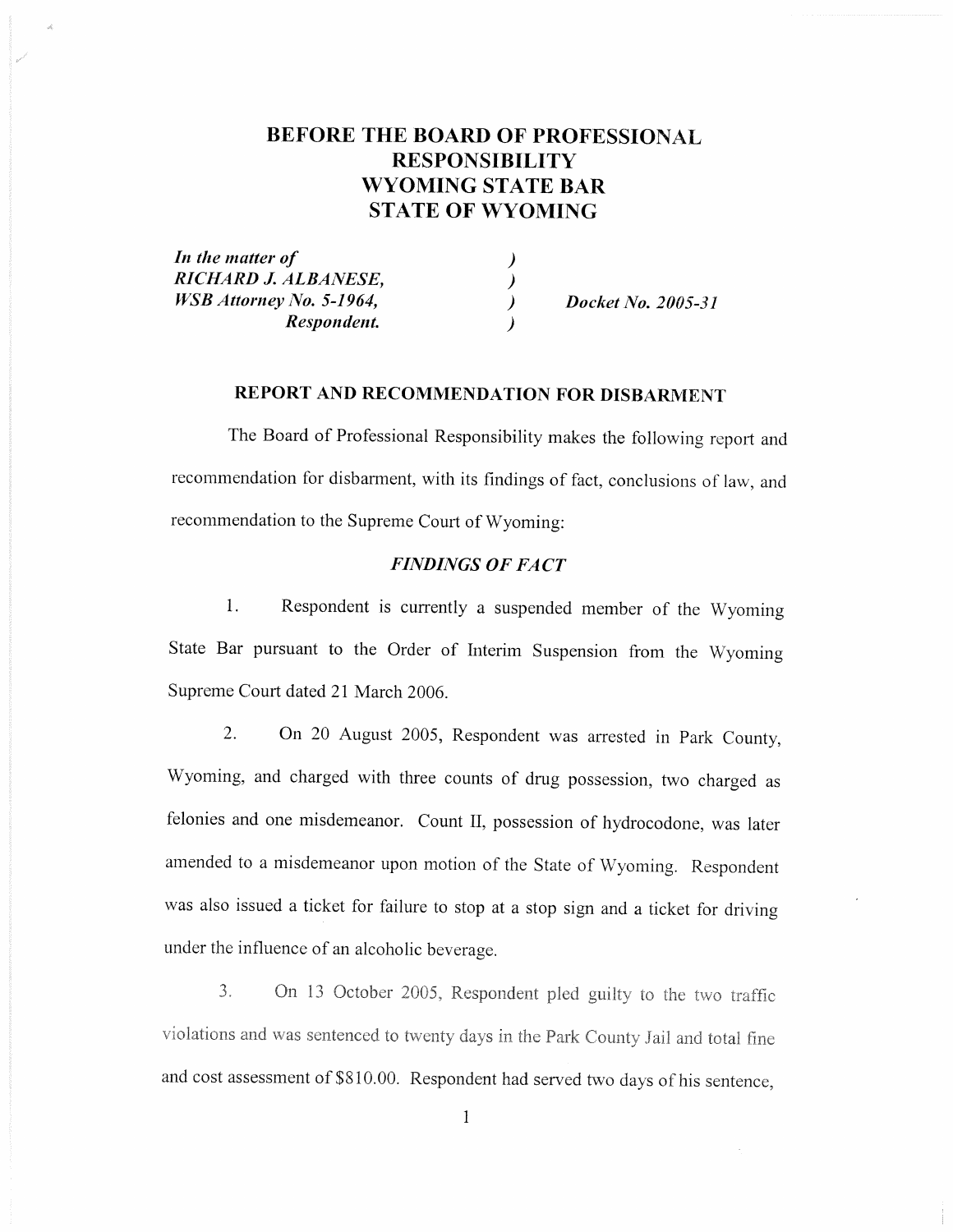and the remaining 18 days were suspended. Respondent was placed on probation until 12 April 2006. The conditions of probation included not possessing or using any controlled substance and not consuming any alcoholic beverages. Respondent was also required to submit to blood, breath or urine tests as requested by law enforcement as a condition for his release on bond.

 $\overline{4}$ . On 6 October 2005, Respondent provided a urine sample to the Powell Police Department which tested positive for amphetamines. Prior to giving that sample, Respondent attempted to provide the police officer a substance that was not his urine in order to avoid the positive test result.

5. As a result of that positive test result, his bond was not revoked at that time.

In November 2005, Respondent completed a 28 day program of 6. inpatient substance abuse treatment at the Cedar Mountain Center in Cody, Wyoming.

 $7.$ On 3 February 2006, the Powell Police Department requested that Respondent provide a breath and urine test. Respondent attempted to thwart the urine test by providing a liquid that was not his urine. Respondent ultimately tested positive for alcohol by the breath test, but refused a urinalysis.

8. On 8 February 2006, a Bench Warrant was issued for his arrest pursuant to a motion for bond revocation. Respondent failed to turn himself in after learning of that Bench Warrant.

After being arrested, Respondent appeared in Circuit Court and 9. consented and stipulated to no bond being set at that time. On 16 April 2006, a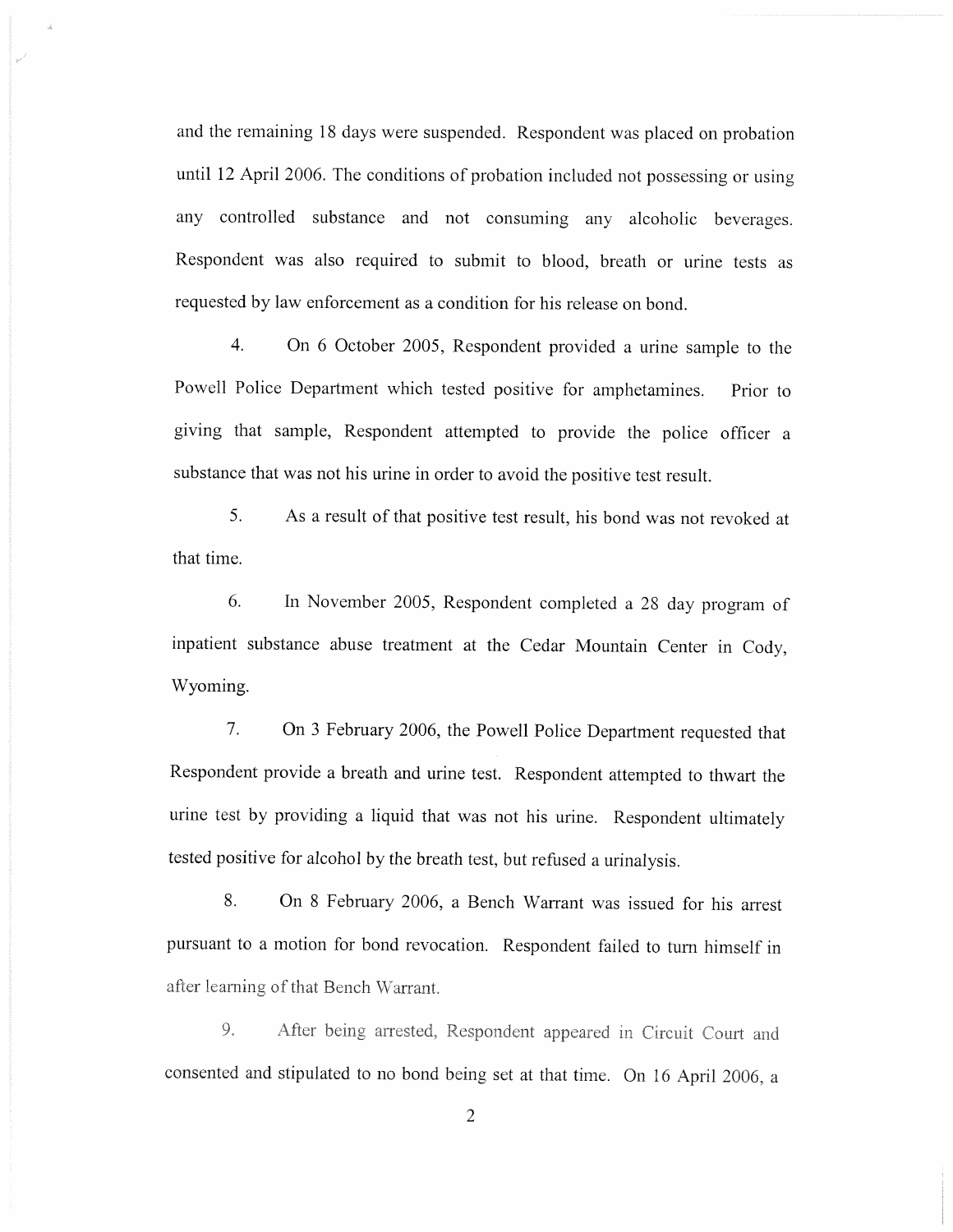new bond was set at \$10,000 cash or surety. Respondent was unable to meet that bond and remained in jail pending his sentencing on 16 June 2006.

10. Respondent pled guilty to violation of W.S. § 35-7-1031(c)(ii), possession of methamphetamine,  $\S$  35-7-103(c)(i), possession of hydrocodone, and § 35-7-1031(c)(i), possession of marijuana. On 16 June 2006, Respondent was sentenced by Judge Sanderson to 12 to 18 months on Count I, a felony, and 6 month terms on Counts II and III, misdemeanors. All three terms were ordered to be served concurrently. Respondent was given credit for 109 days previously served and ordered to pay surcharges and costs in the amount of \$405.00. In addition, Respondent was released to house arrest until admission to an inpatient alcohol/substance abuse treatment center. Respondent will ultimately be placed on 3 years probation after his release from inpatient treatment.

11. Respondent agrees that his conduct in regard to these criminal charges violated Rule 8.4(b) of the Wyoming Rules of Professional Conduct.

#### **CONCLUSIONS OF LAW**

12. Standard 5.11 of the ABA Standards for Imposing Lawyer Sanctions discusses the acts which result in disbarment for violation of Rule  $8.4(b)$ :

Disbarment is generally appropriate when:

(a) a lawyer engages in serious criminal conduct, a element of which necessary includes intentional interference with the administration of justice, false swearing. misrepresentation. fraud. extortion. misappropriation, or theft; or the sale, distribution or importation of controlled substances' or the intentional killing of another; or an attempt or conspiracy or solicitation of another to commit any of these offenses; or

3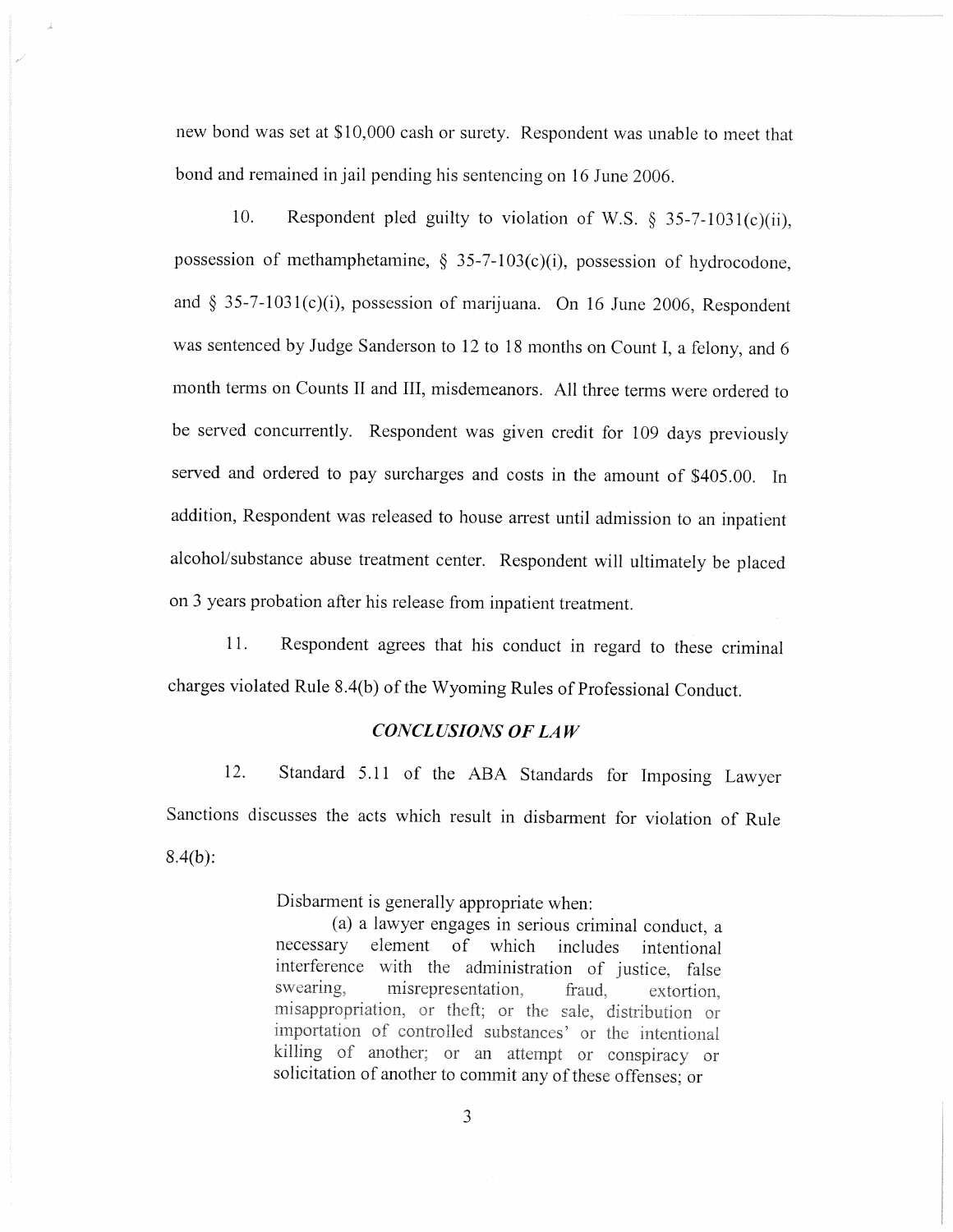(b) a lawyer engages in any other intentional involving dishonesty, conduct fraud. deceit. **or** misrepresentation that seriously adversely reflects on the lawyer's fitness to practice.

Although Respondent's felonies were in regard to possession of  $13.$ controlled substances, not sale or distribution, his other actions of continuing to use controlled substances/alcohol contrary to his sentencing on the DUI charge earlier and then attempts to foil the tests with the use of someone else's urine are conduct which involve "deceit or misrepresentation that seriously adversely reflects on [his] fitness to practice," as noted above in Standard 5.11(b).

 $14.$ ABA Standards for Imposing Lawyer Sanctions 9.1 provides for consideration of aggravating and mitigating circumstances in deciding on an appropriate sanction. Section 9.21 defines aggravating circumstances as "any consideration, or factors that may justify an increase in the degree of discipline to Section 9.31 defines mitigating circumstances as "any be imposed." considerations, or factors that may justify a reduction in the degree of discipline to be imposed."

a. Applicable aggravating factors in this case are:

i. Section 9.22 (i)---substantial experience in the practice of law.

b. Applicable mitigating factors are:

i. Section 9.32 (a)---absence of a prior disciplinary record;

ii. Section 9.32 (e)---full and free disclosure to disciplinary board or cooperative attitude toward proceedings; and

iii. Section 9.32 (k)---imposition of other penalties or sanctions.

4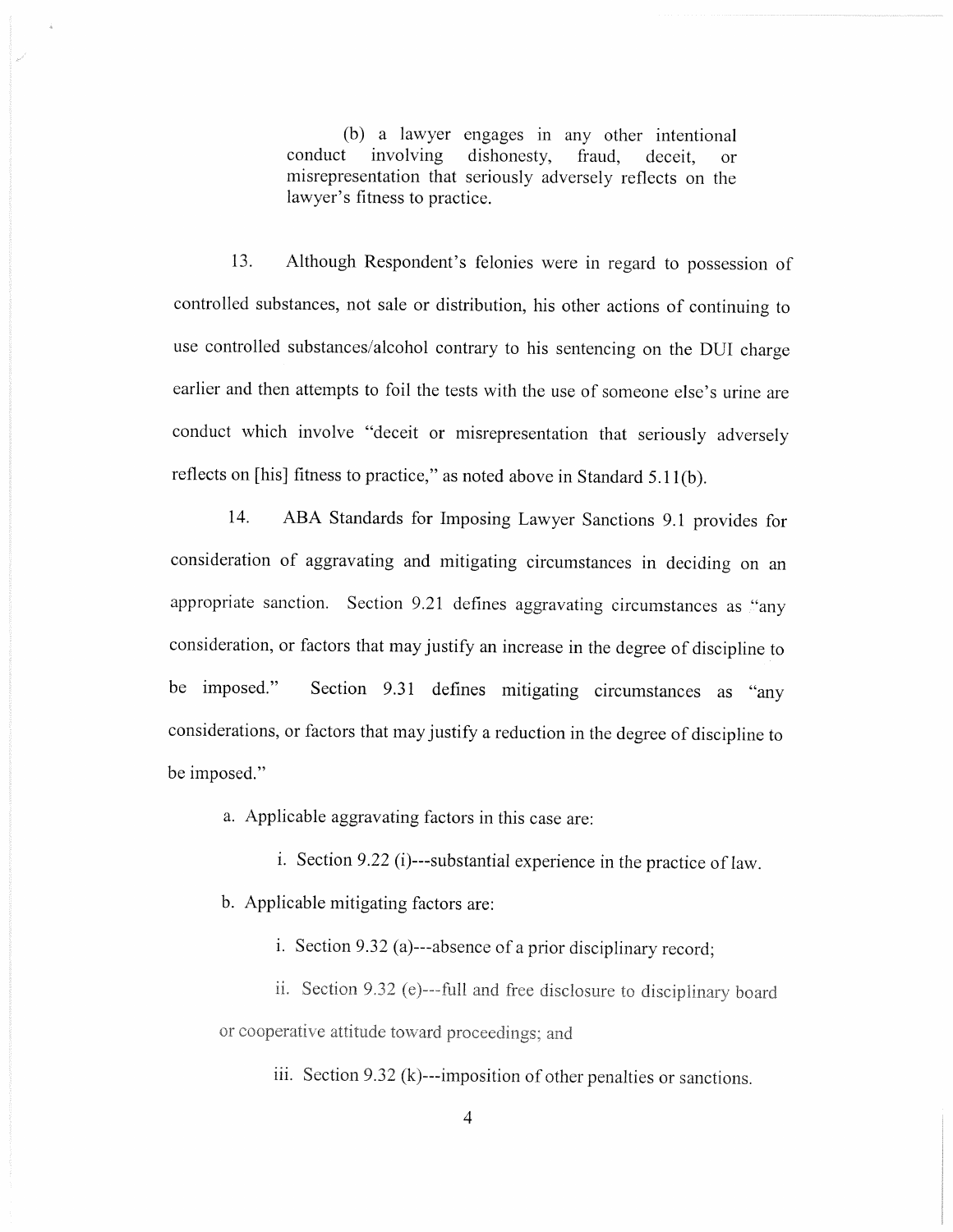## RECOMMENDATION TO THE SUPREME COURT OF WYOMING

15. As an appropriate sanction for his violations of Rule 8.4(b), Respondent should be disbarred and ordered to pay the costs of this matter, capped at this time at \$100 and to pay the \$500 administrative fee no later than 1 December 2006. If in the future Respondent wants to again practice law, Respondent must seek reinstatement under the Disciplinary Code.

16. The following should be provided in a press release:

"Powell Attorney Richard Albanese, already on interim suspension from the practice of law since March 2006, was disbarred by order of the Wyoming Supreme Court on 2006. Mr. Albanese pled guilty to the charge of possession of controlled substances which is a violation of Rule 8.4(b) of the Wyoming Rules of Professional Conduct. Mr. Albanese stipulated to these facts and consented to this disbarment. The Board of Professional Responsibility approved the stipulation, recommending that the Wyoming Supreme Court After reviewing the record and disbar Mr. Albanese. recommendation, the Wyoming Supreme Court entered its order disbarring Mr. Albanese. The Order also required Mr. Albanese to pay some of the costs of the Wyoming State Bar for prosecuting these matters."

This decision is unanimously made by a quorum of the Board of

Professional Responsibility. It is therefore so recommended October  $\sqrt{\phantom{a}}$ ,

2006.

**SENNERR** 

Joe Tere Board of Professional Responsibility